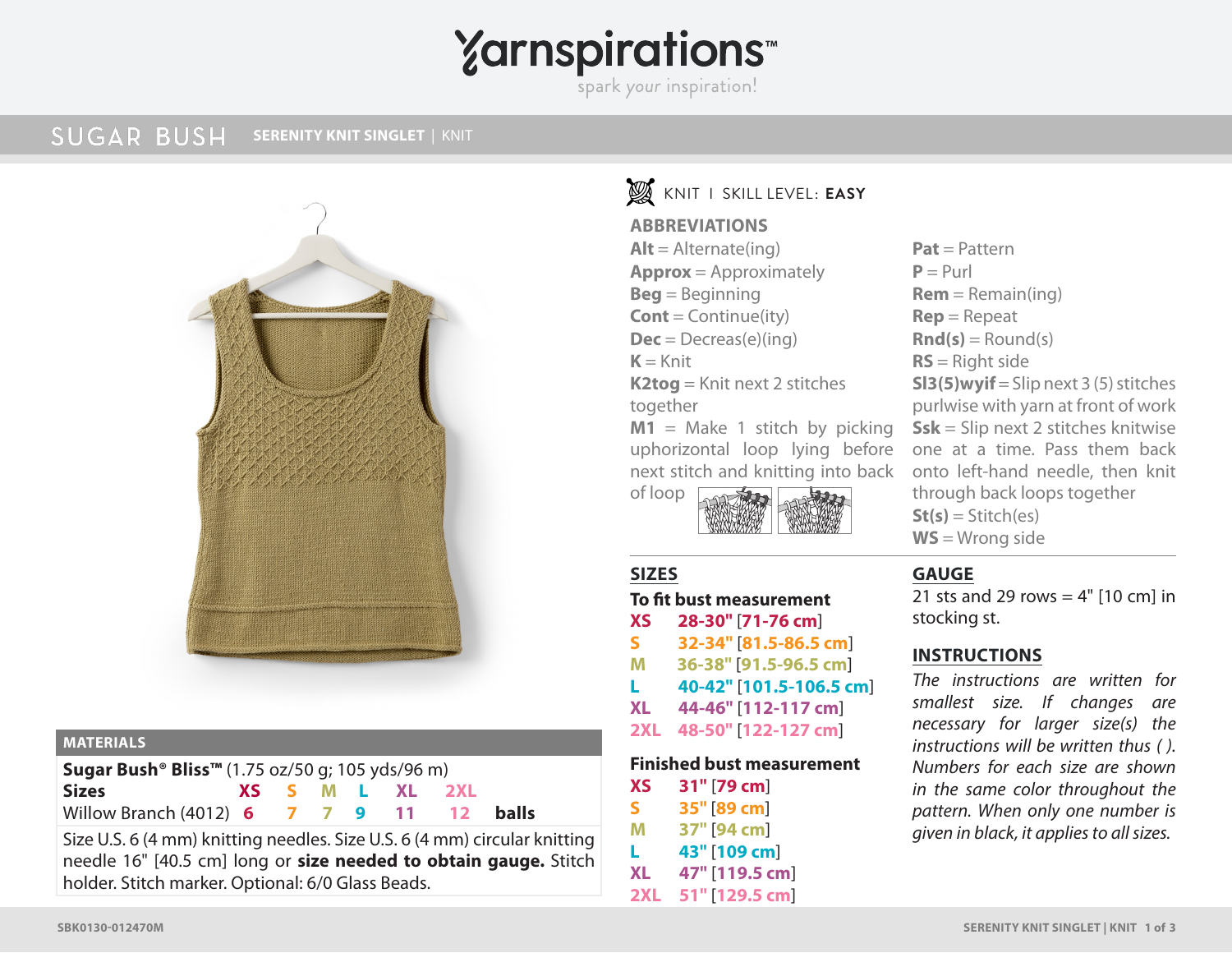# **Yarnspirations**

spark your inspiration!

### **SUGAR BUSH SERENITY KNIT SINGLET | KNIT**

**Quilted Lattice Pat** (multiple of  $6$  sts  $+3$ )

**1st and alt rows:** (WS). Purl.

2nd row: K2. \*Sl5wyif. K1. Repeat from \* to last st. K1.

**4th row:** K4. \*Insert needle under loose strand and knit next st. Bring st out under strand. K5. Rep from\* to last 4 sts. K4.

**6th row:** K1. Slip3wyif. \*K1. even in stocking st. Slip5wyif. Rep from \* across. **8th row:** K1. \*Knit next stitch

under the loose strand. K5. Rep from \* to last repeat. K1.

#### **Optional Beading:**

**4th and 8th rows:** A 6/0 glass bead can be placed on knit st that picks up the loose strand. To do this, place st back onto left-hand needle, insert a piece of fine wire through st to be beaded, place bead over the 2 ends of fine wire and slip bead onto st. Transer st to right-hand needle to complete.

#### **BACK**

\*\*With pair of needles, cast on **89** (**92**-**97**-**113**-**124**-**134**) sts. Purl 2 rows, noting first row is RS. Proceed in stocking st until work from beg measures 3" [7.5 cm] from beg, ending on a purl row.

**Ridge row 1:** (RS). Purl. **Ridge row 2:** Knit. Beg on a knit row, work 10 rows even in stocking st.

SUCAR BUSH attachmost state of the Region and KS, Rey May 100 and K and Monty: Cast of Work in particular title of the Region and R (SS). Put, Beg on a knit movem to those stats and subset are the system and the result of **Begin waist shaping: 1st row:** (RS). K2. K2tog. Knit to last 4 sts. ssk. K2. **87** (**90**-**95**-**111**-**122**-**132**) sts. Beg on a purl row, work 9 rows Rep last 10 rows once more. **Next row:** (RS). K2. K2tog. Knit to last 4 sts. ssk. K2. Beg on a purl row, work 5 rows

even in stocking st. **83** (**86**-**91**- **107**-**118**-**128**) sts.

#### **Increase Section:**

1st row: K2. M1. Knit to last 2 sts. M1. K2. **85** (**88**-**93**-**109**-**120**- **130**) sts.

Beg on a purl row, work 5 rows even in stocking st. Rep last 6 rows twice more. **89** (**92**- **97**-**113**-**124**-**134**) sts.\*\*

Cont even in stocking st until work from beg measures **13½** (**14**-**14½**- **15**-**15½**-**16**)" [**34.5** (**35.5**-**37**-**38**- **39.5**-**40.5**) cm], ending on a purl row.

#### **Armhole shaping:**

**Sizes XS,, S and M only:** Cast off 3 sts at beg of next 2 rows, then cast off 2 sts at beg of following 2 rows. Dec 1 st at each end of every alt row 4 times. **71** (**74**-**79**) sts.

**Sizes L, XL and 2XL only:** Cast off 4 sts at beg of next 2 rows, then cast off 3 sts at beg of following 2 rows. Cast off 2 sts at beg of next AT SAME TIME, when armhole 2 rows. Dec 1 st each end of every alt row (**7**-**10**-**10**) times. (**81**-**86**- **96**) sts.

**All sizes:** Cont in stocking st until armhole measures **7½** (**8**-**8½**-**9**- **9½**-**10**)" [**19** (**20.5**-**21.5**-**23**-**24**- **25.5**) cm], ending on a purl row.

**Shoulder shaping:** Cast off **4** (**5**- **5**-**5**-**6**-**7**) sts at beg of next Cont in Quilted Lattice Pat, join 4 rows, and **5** (**5**-**6**-**6**-**6**-**7**) sts at 2nd ball of yarn and work both beg of following 2 rows. Place rem **45** (**44**-**47**-**49**-**50**-**54**) sts on st holder.

#### **FRONT**

Work from \*\* to \*\* as given for following alt row. Back.

from beg measures 10" [25.5 cm], ending on a purl row.

Beg working in Quilted Lattice Pat. Work in pat for **3½** (**4**-**4½**-**5**-**5½**- **6**)" [**9** (**10**-**11.5**-**12.5**-**14**-**15**) cm], ending on a WS row.

#### **Armhole shaping:**

Keeping cont of Quilted Lattice Pat, work as given for Back. **71** (**74**- **79**-**81**-**86**-**96**) sts rem.

measures **2** (**2½**-**3½**-**4½**-**4½**-**4½**)" [**5** (**6**-**9**-**11.5**-**11.5**-**11.5**) cm], ending on a WS row, proceed to neck shaping.

**Neck shaping:** Keeping cont of Quilted Lattice Pat, pat across **19** (**21**-**22**-**22**-**24**-**27**) sts. Cast off center **33** (**34**-**35**-**37**-**38**-**41**) sts. Pat to end of row.

sides of neck at same time.

**Right side:** Work 1 row even. **Both sides:** Cast off 3 sts at neck edge of next row and cast off 2 sts

Cont even in stocking st until work **16**-**16**-**18**-**21**) sts rem at each Dec 1 st at neck edge. **13** (**15** shoulder.